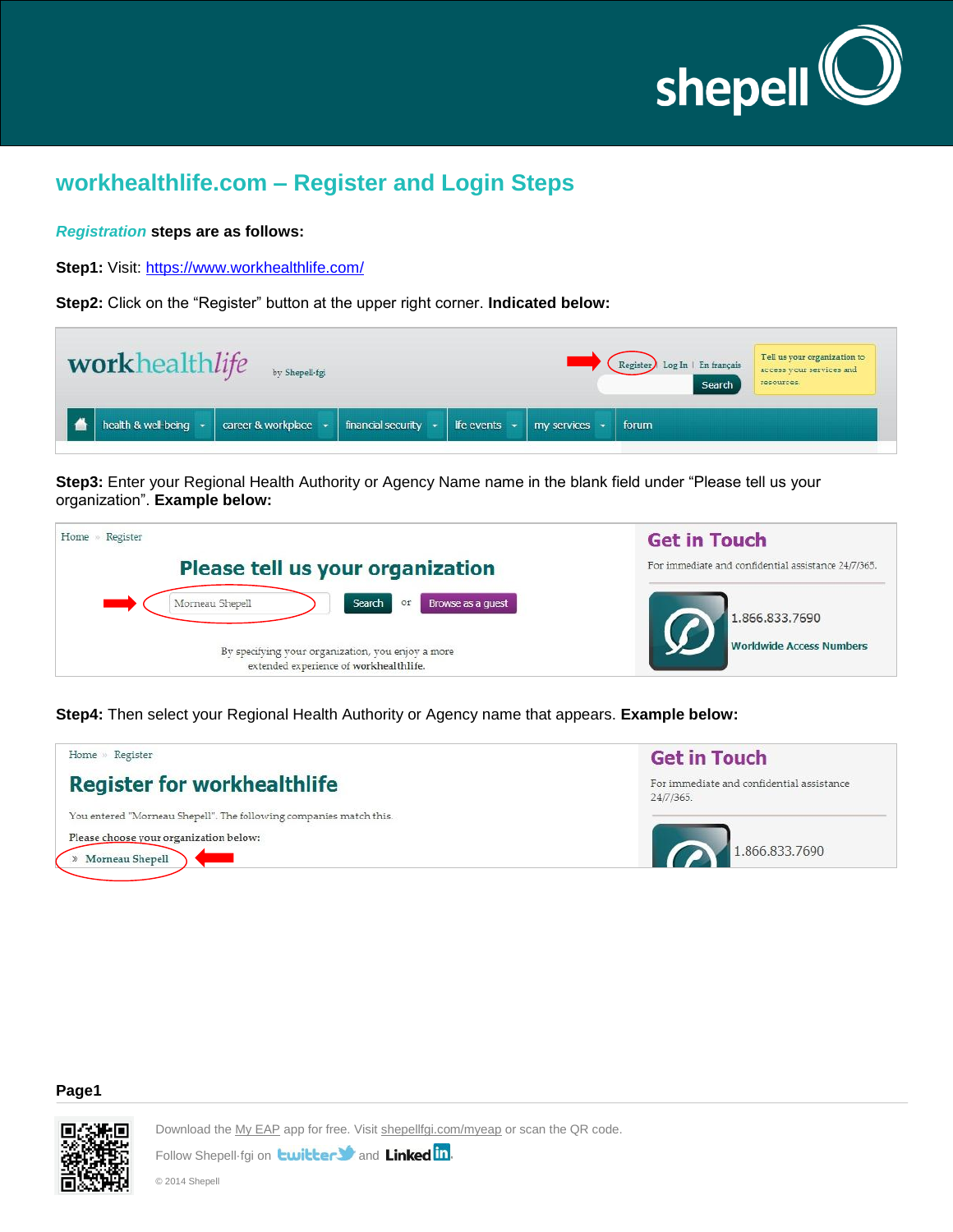

**Step5:** You will then be prompted to enter your First Name, Last Name, email address and you will choose a password. . Following this, you will need to select your role within your Regional Health Authority or Agency Name, before you click on "submit" to process your registration. **Example below:**

| Organization:                                     | Momeau Shepell                                                       |                                                                                                 |
|---------------------------------------------------|----------------------------------------------------------------------|-------------------------------------------------------------------------------------------------|
| First name: *                                     | John                                                                 |                                                                                                 |
| Last name: *                                      | Doe                                                                  |                                                                                                 |
| Email: *                                          | johndoe@test.com                                                     |                                                                                                 |
|                                                   | Retype email: * johndoe@test.com                                     |                                                                                                 |
| Password: *                                       |                                                                      |                                                                                                 |
| Retype password: *                                |                                                                      |                                                                                                 |
| Check all roles that apply to you:                |                                                                      |                                                                                                 |
| <sup>1</sup> I am an employee of Morneau Shepell. |                                                                      |                                                                                                 |
|                                                   | 10 I am the spouse or a family member of a Morneau Shepell employee. |                                                                                                 |
|                                                   | 10 I am a manager or people leader of Morneau Shepell.               |                                                                                                 |
| Communications:                                   |                                                                      |                                                                                                 |
|                                                   |                                                                      | Stay in touch with health & wellness updates, Balance newsletter, interactive events. Join now! |

## **Page2**

П

Download the My EAP app for free. Visit shepellfgi.com/myeap or scan the QR code.

Follow Shepell-fgi on **twitter t** and **Linked** in.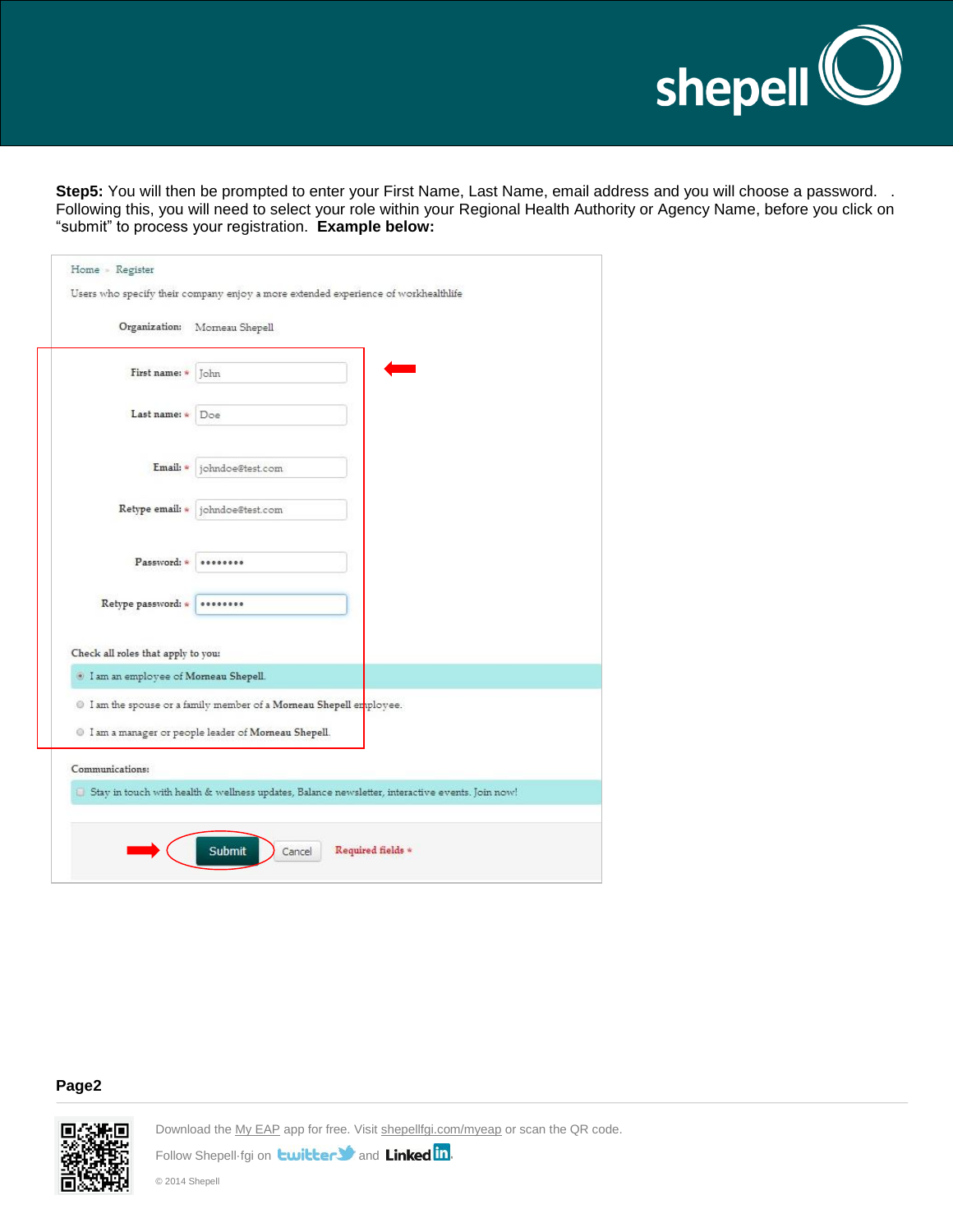

**After you have registered for the site, you will have created a Profile. Next time you visit workhealthlife.com, follow these steps to Login:**

**Step1:** Visit:<https://www.workhealthlife.com/>

**Step2:** Click on the "Login" button at the upper right corner. **Indicated below:**

| workhealthlife by Shepell-tgi                |                      |                                                                       |  | Register (Log In) En français<br>Search | Tell us your organization to<br>access your services and<br>resources. |
|----------------------------------------------|----------------------|-----------------------------------------------------------------------|--|-----------------------------------------|------------------------------------------------------------------------|
| health & well-being $\overline{\phantom{a}}$ | career & workplace - | financial security $\cdot$   Ife events $\cdot$   my services $\cdot$ |  | forum                                   |                                                                        |



**Step3:** Enter in your email address and password before click on the "Sign In" button.

## **Page3**

Download the My EAP app for free. Visit shepellfgi.com/myeap or scan the QR code.

Follow Shepell-fgi on **twitter St** and Linked in